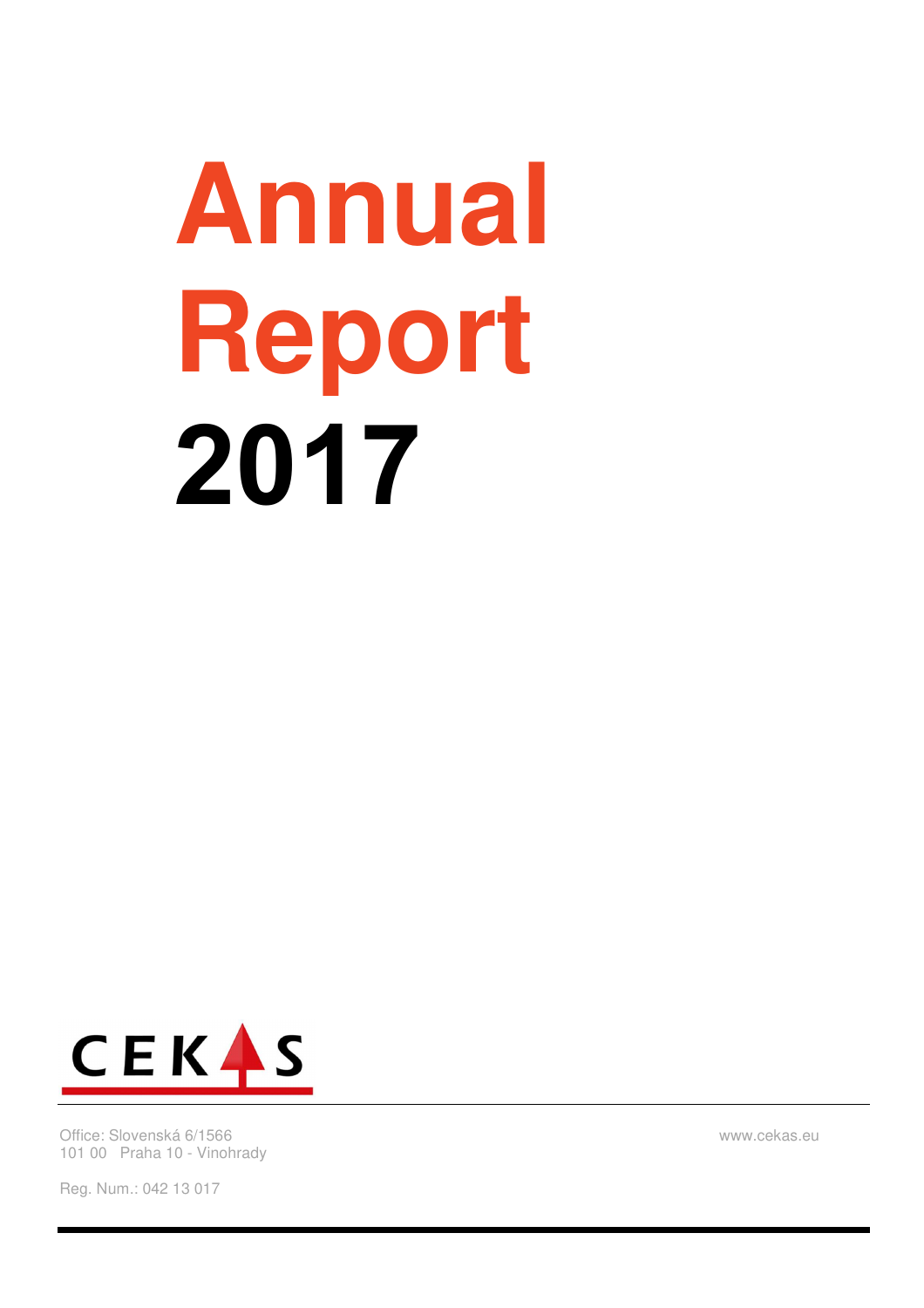# **Summary**

| <b>Foreword Example 2019</b>                             |    |
|----------------------------------------------------------|----|
|                                                          | 2  |
|                                                          | -3 |
| Operation and administration of the organization in 2017 |    |
| Personnel                                                | 8  |
| Organizational data                                      | 8  |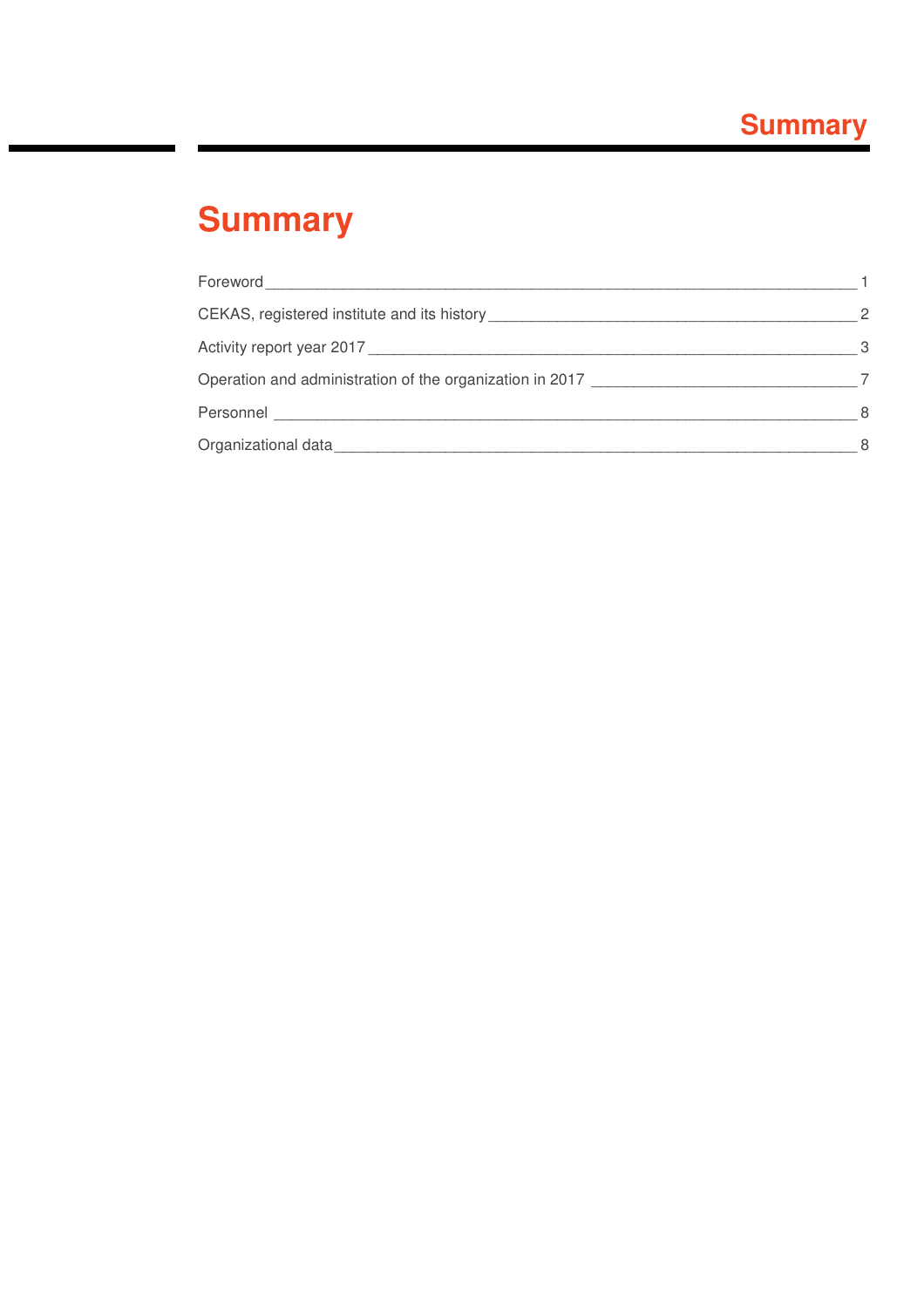## **Foreword**

The year 2017 was a breakthrough for CEKAS. We started implementing our first major project funded by the Danish Foundation THE VELUX FOUNDATIONS. We have been awarded the first contract to promote quality of social services. The close cooperation with our colleagues from HoSt - Home-Start CR is developing successfully, with which we are planning other projects in the field of working with family at risk.

I want to thank both the representatives of The VELUX FOUNDATIONS and my colleagues from HoSt for this opportunity to participate in meaningful activities and the CEKAS team for a great year-round work.

Irena Tomešová Director, CEKAS, registered institute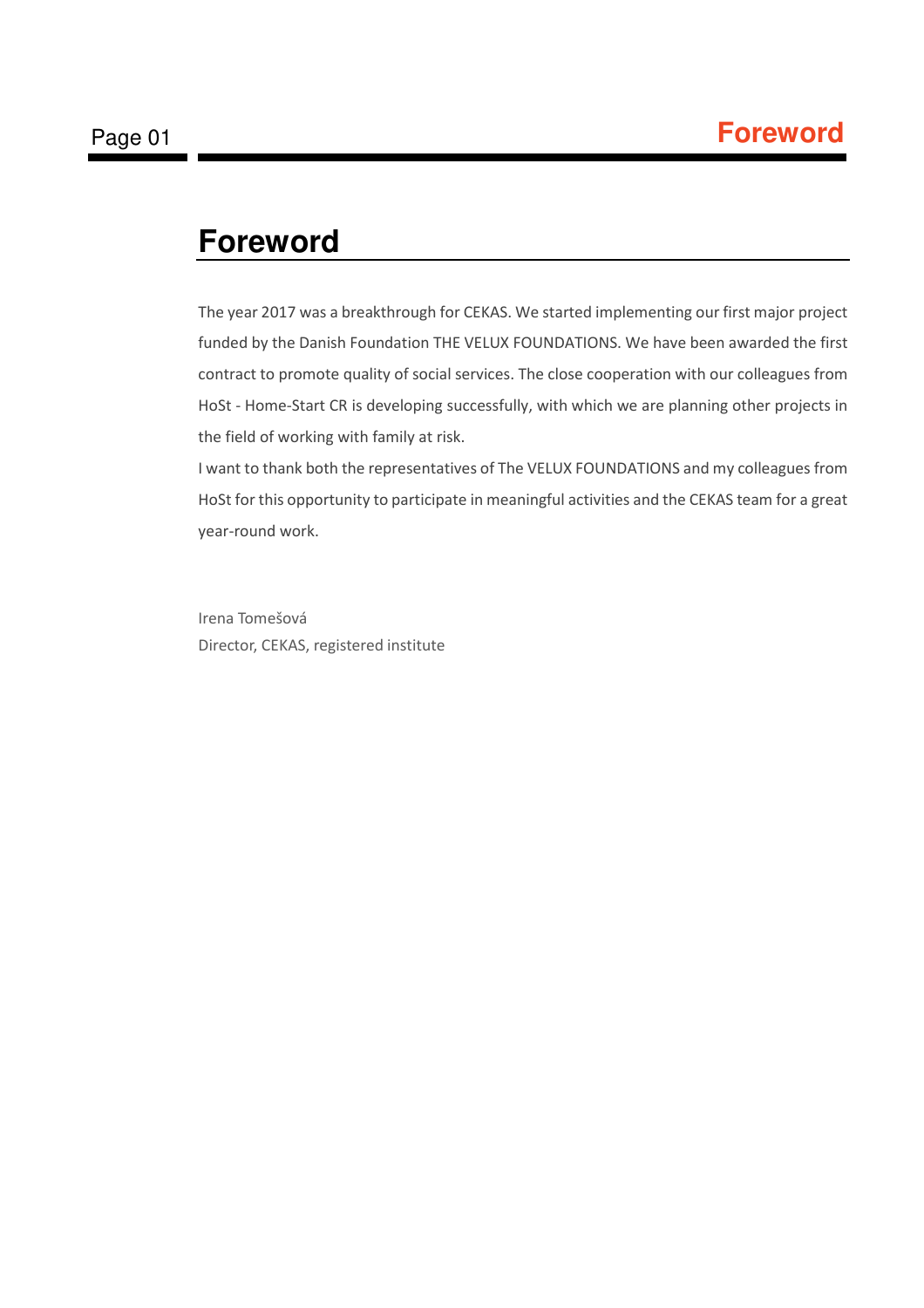# **CEKAS, registered institute and its history**

The idea to establish CEKAS registered institute (further mentioned as CEKAS) arose from work of group of people who as the compact team realized projects in the field of social policy, social services and education for many years.

CEKAS was established on July 2, 2015 with the purpose to support:

- a) Social policy, especially social services and an active employment policy,
- b) Development of human resources, especially education,
- c) Management and development of quality of services,
- d) Social economy,
- e) Research and development in the field of social, evaluation and methodical activities.

In the above-mentioned areas our NGO focuses on the cooperation with expert partners with whom we among other activities:

- Prepare and realize partner projects supporting cooperation of non-governmental sector, state sector (Ministry of Labour and Social Affairs, Ministry of Education and other institutions) and local authorities (regions, cities and communities) with focus on social field and education.
- Realize pilot projects in development of new methods and attitudes in the field of social work.
- To be moderator of best practice experience both in the Czech Republic and abroad.
- Support and guide providers of social services and other subjects in the social field during implementation of quality management systems based on quality standards.
- Provide accredited educational programs.
- Provide fundraising for the above-mentioned areas.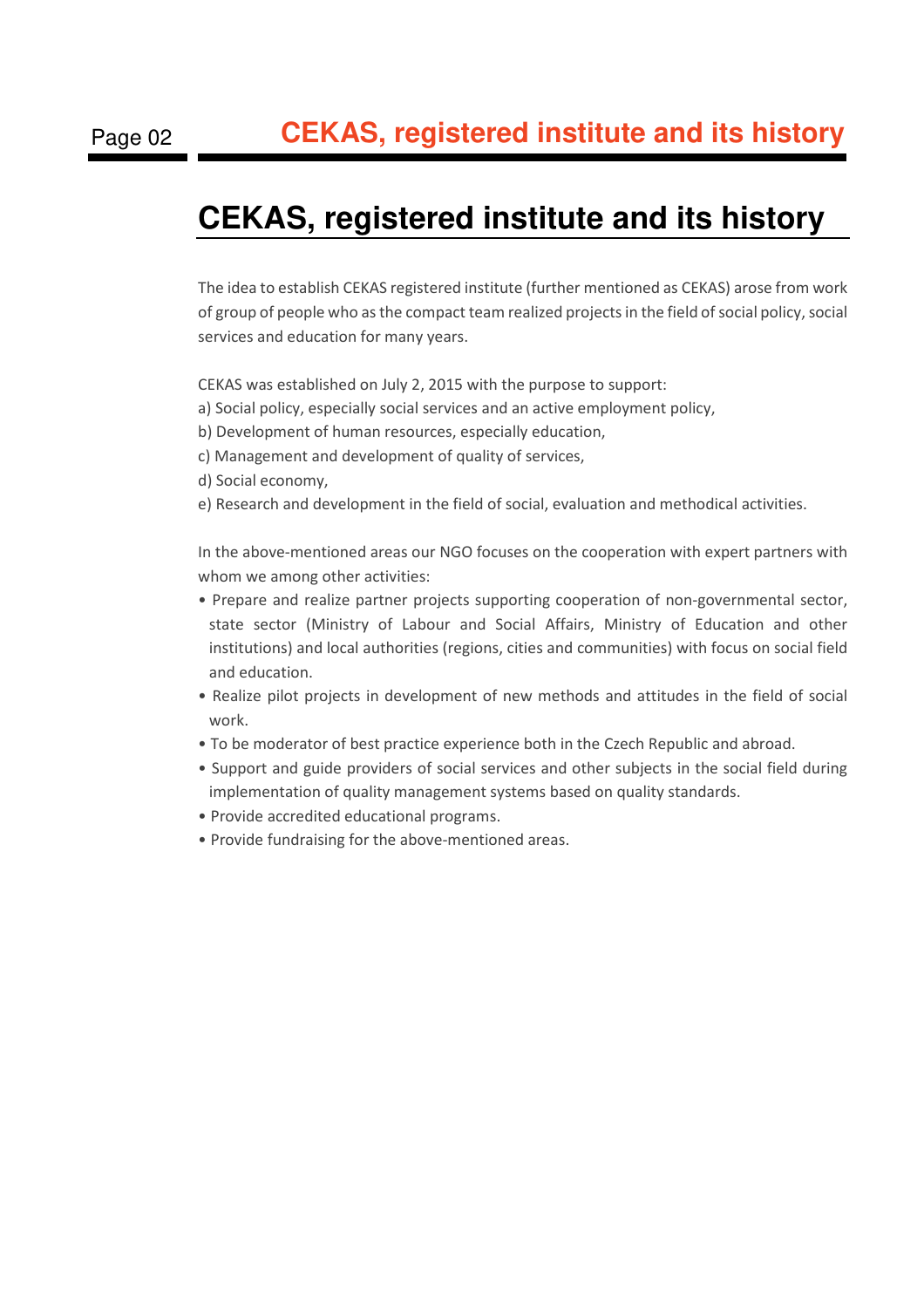# **Activity report year 2017**

## **PROJEKT "DEVELOPMENT OF THE `FAMILY BY PLAY` – METHOD FOR USE WITH CHILDREN IN VULNERABLE FAMILIES "**

Since January 1, 2017 CEKAS project team together with expert partner HoSt - Home-Start Czech Republic implement the project "Development of the "FAMILY BY PLAY" method for use with children in vulnerable families". The project is financed by the Danish foundation The VELUX FOUNDATIONS in the amount of 6 319 373 Danish Crowns. The project has 4 main activities.

### THE VELUX FOUNDATIONS  $\mathbb{X}$



**Activity 1: "Family by Play" - development of a new practical method through PLAY in families with children threatened by neglection.** 

The aim of the project is to further develop and introduce our own "FAMILY BY PLAY" method as part of professional family work. We start from the fact that in the family the most common denominator is mutual relations, especially relationships with children, where adults in different variations copy their childhood experience. The method is a natural form of support to relaunch family relationships through the game. It is easy to use for social workers and volunteers coming to families.

In cooperation with the textile designer Simona Michalcova we have developed a special set of textile toys that we use during the game.

We are finalizing the 1st version of "Methodology of Work with the Family by Play" and we are preparing the first training of social workers in HoSt in this method.

Our support is directed towards families that no one assists with a wide range of daily problems. The priority is to strengthen the interaction of family members and to find ways to support them in finding a good and functioning communication model. The method helps to reveal the hidden potential of the family, its strengths. It is an intuitive and natural way of contacting the child and his / her parent.

The program uses the elements of Montessori pedagogy, which was historically designed for disadvantaged children. That´s why we want to make the program accessible to socially disadvantaged parents, for which it is otherwise financially completely unavailable.

We will work on a continuous basis with at least 80 families and 135 children. The "Family by Play" Methodology will be developed and accredited courses for social workers and volunteers will be prepared.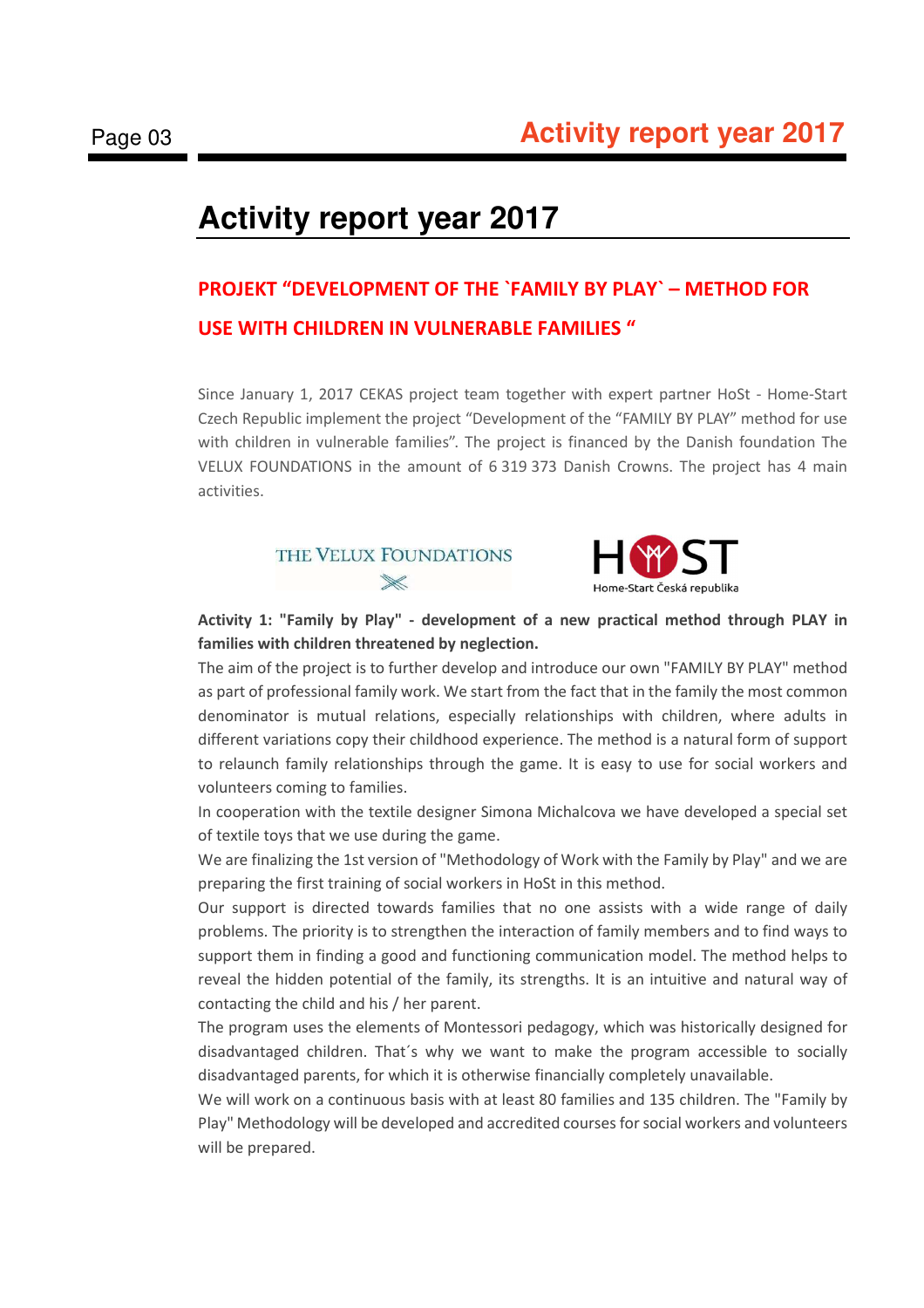## Page 04 **Activity report year 2017**



The method is a "live" project. It is still evolving. To improve the quality and professional level of the method, Charles University academic institutions and a multidisciplinary team of experts participate to ensure the scientific framework of new methods and thus its reliability and quality.

In addition, the team will work on other

methodological tools for child protection staff and NGO social workers, such as image cards for working with children, including their own methodology and guides for volunteers and social workers. We will prepare a special course for them.

Activity 2: "Preschool by Play" **therapeutically educational program for families with children from socially weak environment. Continuation of the Montessori traditions approach and use of its principles to work with families where there is a risk of neglecting a child.** 

TEP - "PRESCHOOL BY PLAY" is a therapeutic and educational program called "preschool by play". The idea emerged from our joint projects to support families in more complex life situations. We support children in allround development and their parents in parental competencies and in relation to the child.

The social system provided by the state provides support to parents. Working with a grown-up adult is a long-term and uncertain outcome, it is frustrating for organizational staff and often leads to burnout. Our goal is also to influence parents with the child. When



thinking about how to approach the child and how to communicate with her/him, the game was the best way for children to be a typical and commonly used means of communication.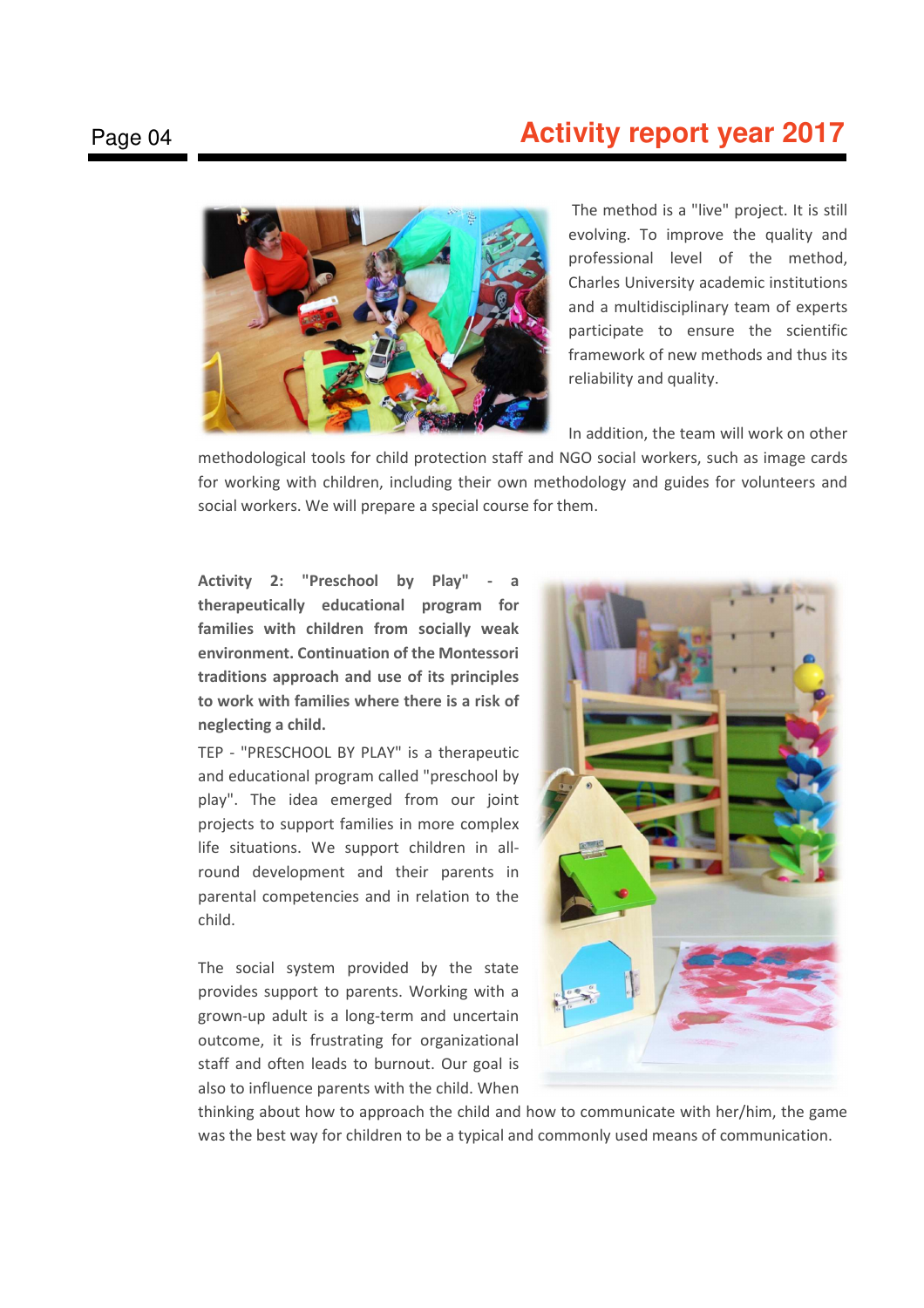## Page 05 **Activity report year 2017**

At TEP, we are preparing children for the admission to the state kindergarten, providing opportunities for meeting, establishing relationships, exchanging views among parents. The program builds on the experience of long-term field work of HoSt employees and volunteers.



The "FAMILY BY PLAY" method is applicable not only to working in family homes but also to working with a larger group of children, so we also use it in "PRE SCHOOL BY PLAY". The target group we are working with parents / mothers with children living in unnatural settings (shelter homes) and lack of positive mother-child interactions. At least 90 children will attend the preschool.

**Activity 3: Scientific observation - collaboration with university departments of Charles University in Prague (consultation, supervision, scientific reports and evaluation).** 

The research is carried out by two faculty departments of Charles University under the supervision of highly experienced Czech researchers and psychologists.

Theoretical research focuses on research and search and evaluation of relevant methods, therapies or game-based approaches. It is attended by students of the Department of Social Work of the Faculty of Philosophy of the Charles University, led by PhDr. Katerina Samalova, PhD. and PhDr. Olina Havrankova.

Practical research focuses on qualitative and quantitative research on the effectiveness of the method in working with the family. We use standardized record sheets in which we collect data and observations from every "play" visit in families. The data are processed by students of the Department of Teaching of the Hussite Theological Faculty of Charles University, the research is led by prof. RNDr. Marie Vagnerova, PhD. and doc. Pavlina Janosova, PhD.

Based on the data found, the practice of field work with the family and the therapeutic practice, we are gradually developing the methodology of work "Family by Play".

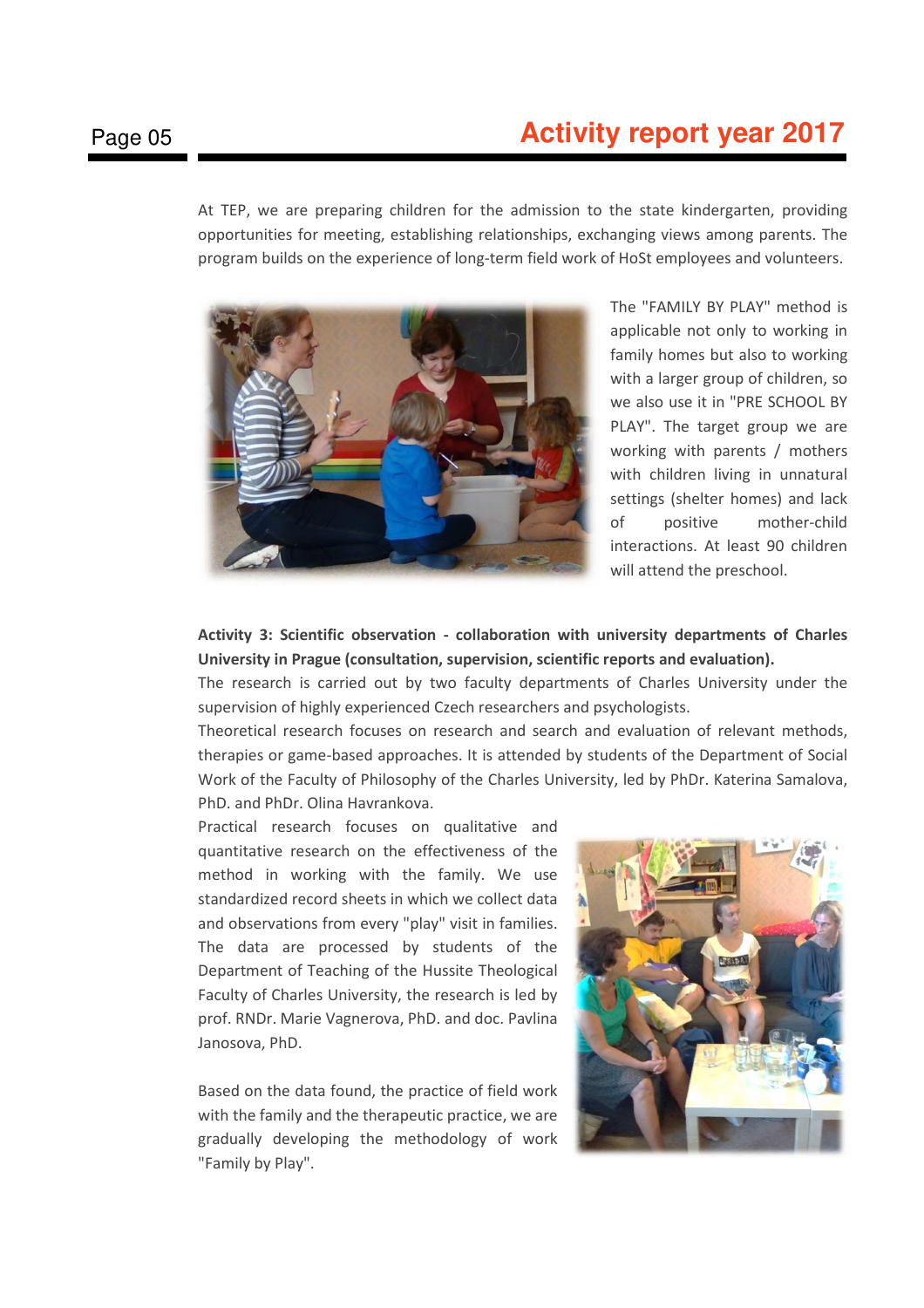## Page 06 **Activity report year 2017**

Activity 4: Development of "the CENTER for professional work with family" as a base for **voluntary and professional work (with the support of university departments and overlapping into educational activities).** 



 Another objective is to gradually build a unique Center in the Czech Republic that will combine the theoretical and scientific methods / approaches with direct field practice. These two areas are usually separate in the Czech Republic. In the methodological and scientific section, which we call the "scientific workshop", we are focusing on the search and

implementation of useful methods and approaches to work with family at risk. Students and academics have direct contact with field work - social workers, volunteers and school staff. As mentioned above, we have been working regularly with two university workplaces.

The Center has an "educational section" that will provide courses in new methods and approaches, organize seminars and workshops on good Czech and foreign practice. We would like our Center to have an international character and to cooperate with other countries. An important part of the Center is the "fundraising and project section" needed for the continuation and development of our activities, i.e. resource search, project preparation and implementation.

## **CONTRACT FOR "8 SOCIAL SERVICES QUALITY AUDITS" FOR NGO `CLOVEK V TISNI` UNDER THE PROJECT "CHANGE" FROM THE OPERATIONAL PROGRAM EMPLOYMENT (European social fund)**

CEKAS has been awarded an order to implement 8 development quality audits of social services at the branches of NGO Clovek v tisni. The contract will run from April 2018 to January 2020.

Audits take place in field programs, social activation services for families with children, low threshold facilities for children and children youth and professional social counselling.

In addition to audits, workshops and subsequent consultations are also planned, which will continuously support employees in individual branches at introducing the necessary changes.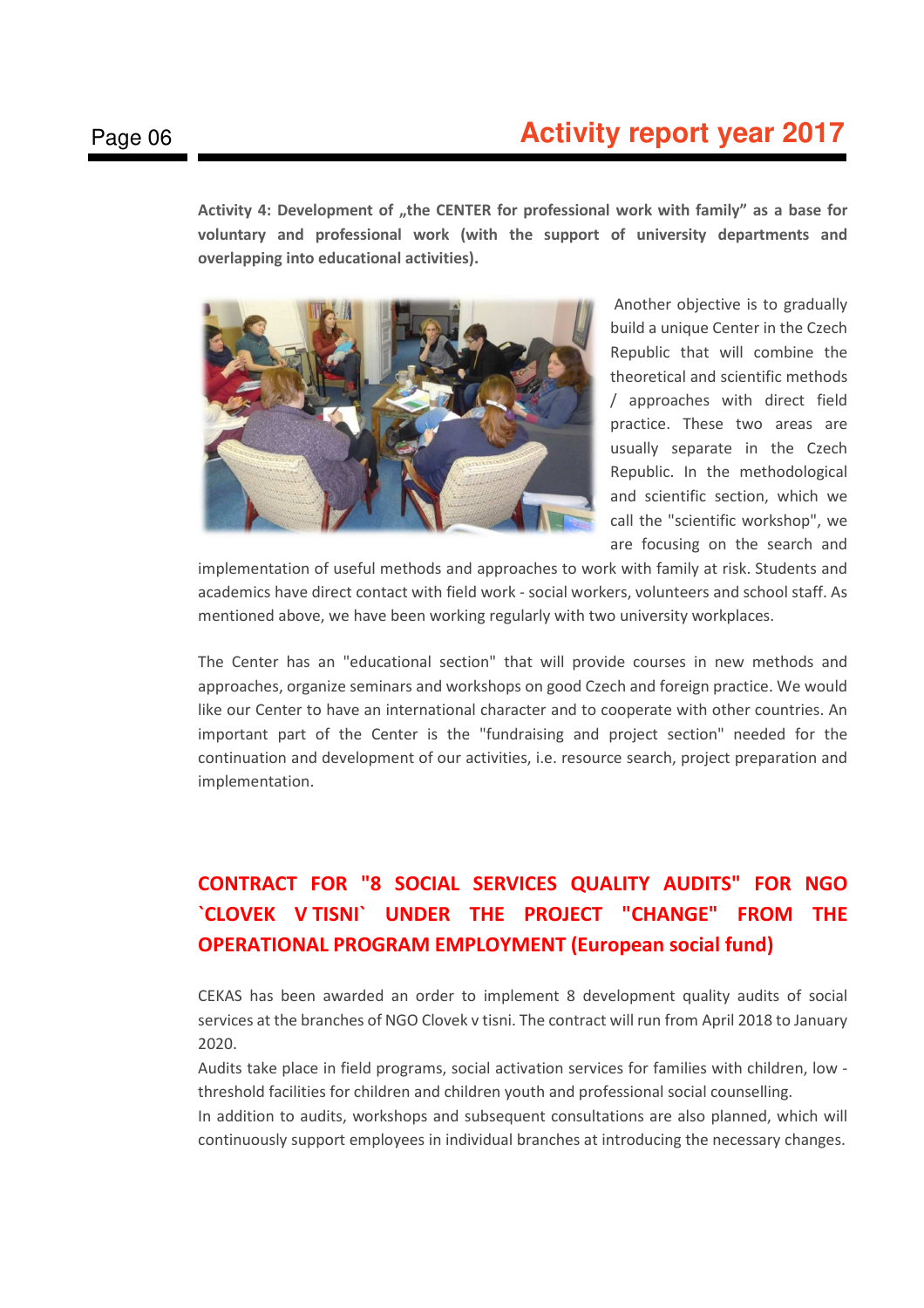# **Operation and administration of the organization in 2017**

The Board of Directors at its meetings approves the budget, the regular and extraordinary financial statements and the annual report of the institute.

Financial results:

| <b>Budget - CEKAS, z.ú. - 2018</b> |              |
|------------------------------------|--------------|
|                                    |              |
| <b>REVENUES</b>                    | <b>CZK</b>   |
| Grants, contributions              | 3 449 984,00 |
| Donations                          | 30 000,00    |
| <b>TOTAL revenues</b>              | 3 479 984,00 |
|                                    |              |
| <b>COSTS</b>                       |              |
| Equipment and material consumption | 196 552,00   |
| Personnel expenses                 | 2 144 636,00 |
| Services                           | 226 616,00   |
| Other operating expenses           | 882 180,00   |
| VAT without claim                  | 30 000,00    |
| <b>TOTAL costs</b>                 | 3 479 984,00 |
|                                    |              |
| <b>TOTAL Revenues - Costs</b>      | 0,00         |

Summary:

After the balance sheet date, there were no significant facts that would affect the organization's activities.

Loss of 5.000, - CZK will be covered by gifts and profits for future years.

In 2018, the organization will continue its current activities.

#### **Thanks:**

**In 2017, the organization received gifts of 30,000. CZK from anonymous donors that were credited to the fundraising account of the organization. This is how we would like to thank all the donors.** 

**Num. of fundraising bank account: 4383931379/ 0800**